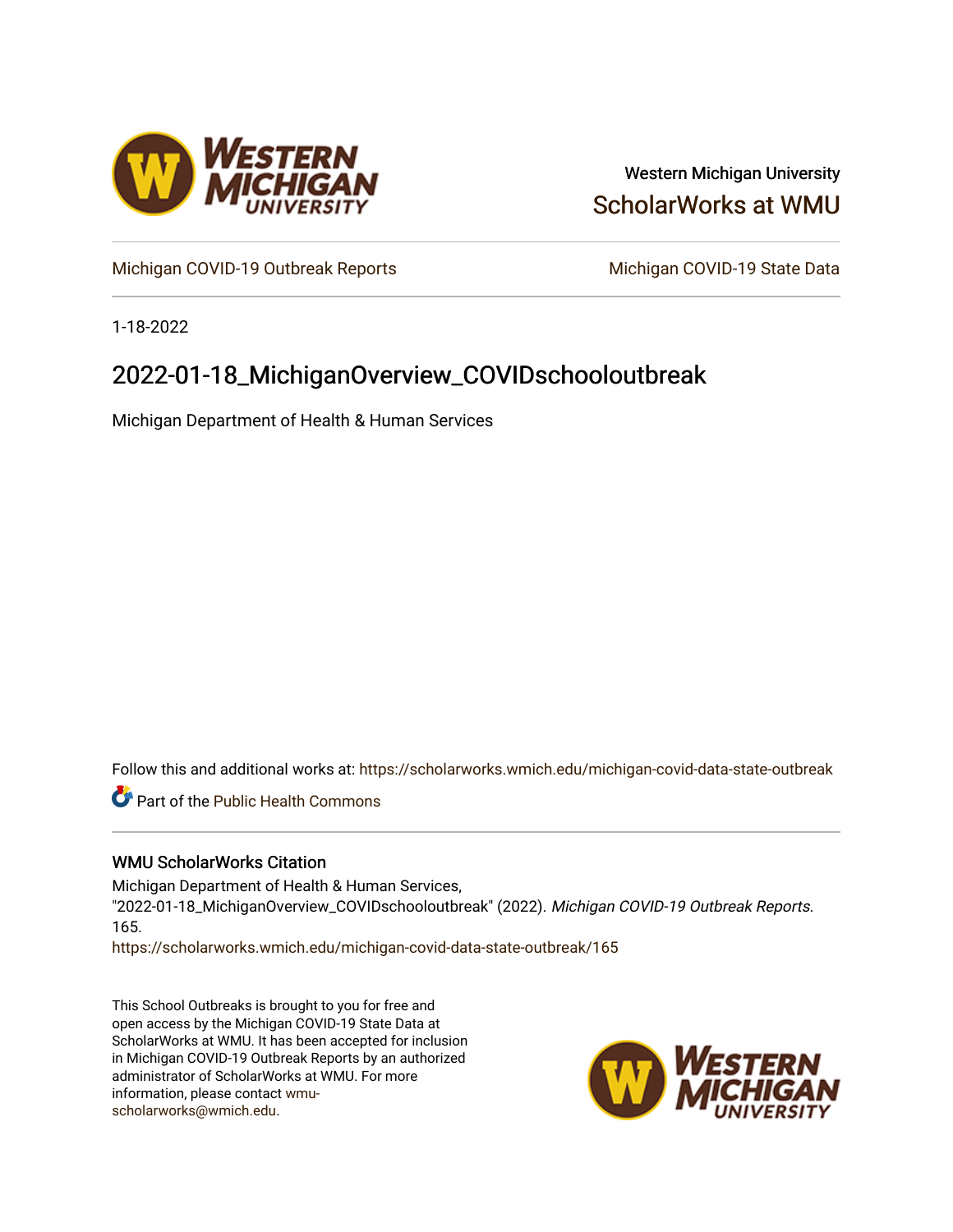# **School-Related Cluster and Outbreak Reporting**

The tables below provide information about COVID-19 clusters and outbreaks associated with K-12 educational institutions, as reported by local health departments each week to the Michigan Department of Health and Human Services (MDHHS).

In order to promote consistent reporting amongst states, MDHHS has adopted the updated national Council of State and Territorial Epidemiologists' (CSTE) **[Standardized COVID-19 K-12 School Surveillance Guidance for Classification of Clusters and Outbreaks](https://preparedness.cste.org/wp-content/uploads/2021/08/CSTE-Standardized-COVID-19-K-12-School-Surveillance-Guidance-for-Classification-of-Clusters-and-Outbreaks.pdf)**.

In accordance with these CSTE definitions:

- A K-12 school-associated COVID-19 **case** (confirmed or probable) is defined as a student, teacher, or staff member physically present in the school setting or participated in a school sanctioned extracurricular† activity within 14 days prior to illness onset (or a positive test result) **OR** within 10 days after illness onset (or a positive test result).
- A K-12 school-associated **cluster** is defined as an educational institution that has been found by their local health department to have multiple cases comprising at least 10% of students, teachers, or staff, within a specified core group **OR** at least three (3) cases within a specified core group meeting criteria for a probable or confirmed school-associated COVID-19 case with symptom onset or positive test result within 14 days of each other, **AND no likely known epidemiologic link to a case outside of the school setting**. COVID-19 cases who may have shared exposure on school grounds and are from different households are included. Case counts for school-related outbreaks include those associated with before and after school programs (e.g., school-sponsored sports, etc.).
- A K-12 school-associated **outbreak** is defined as an educational institution that has been found by their local health department to have multiple cases comprising at least 10% of students, teachers, or staff, within a specified core group **OR** at least three (3) cases within a specified core group meeting criteria for a probable or confirmed school-associated COVID-19 case with symptom onset or positive test result within 14 days of each other; who were not identified as close contacts of each other in another setting (i.e. household) outside of the school setting; **AND epidemiologically linked in the school setting or a school-sanctioned extracurricular activity**. COVID-19 cases who may have shared exposure on school grounds and are from different households are included. Case counts for school-related outbreaks include those associated with before and after school programs (e.g., school-sponsored sports, etc.).

A school-associated **outbreak** classification relies on confirming exposure linkages between cases, while a schoolassociated **cluster** classification accounts for cases where a definitive exposure linkage has not been established.

#### **General School Cluster/Outbreak Information**

The updated surveillance definitions will be applied going forward (as of 9/27/2021) and will not be applied retrospectively to historical data. K-12 school-associated clusters and outbreaks will be reported as a single aggregate number.

New clusters and outbreaks are those that were first identified during the current reporting week. Ongoing clusters and outbreaks are those that had already been identified in previous weeks but have had at least one new associated case reported to the local health department in the last 28 days. New and ongoing clusters or outbreaks are counted only once (i.e., a new cluster/outbreak is not also counted in the ongoing category). Clusters and outbreaks will be removed from the list when there are no new confirmed or probable COVID-19 cases identified after 28 days have passed since the last known school exposure from a case.

The previous CSTE definition had a lower outbreak threshold; requiring 2 or more COVID-19 cases associated with a school. The new cluster and outbreak definition thresholds may exclude some circumstances, which previously met the outbreak definition. In addition, the data may shift based on current COVID-19 activity in the county.

If your institution is listed, the local health department and school are investigating the cluster or outbreak and will contact you directly if you (or your minor/child) were possibly exposed to coronavirus on the school grounds. Please note that students or staff who were exposed to COVID-19 *outside* of school grounds AND are not thought to have spread the disease on the school grounds (due to quarantine, self-isolation, etc.) are *not* included in the tables below.

Many factors, including the lack of ability to conduct effective contact tracing in certain settings, may result in underreporting of clusters and outbreaks. This information does not provide a complete picture of school-related clusters and outbreaks in Michigan and the absence of identified clusters or outbreaks in an educational institution in no way provides evidence that, in fact, that school is not experiencing one.

Michigan schools are working hard to maintain a safe environment while also providing quality education. Should you have questions or concerns about this information, please contact your school or local health department.

**This page will be updated on Mondays by 3 p.m.**

**Reporting as of 1/18/2022**

New School Clusters and Outbreaks

| Eaton   | <b>School</b><br><b>Name</b>               | <b>School Address</b> | <b>City</b>         | <b>School</b><br>grades         | # of<br><b>Cases</b> | Staff,<br>Students, or<br>Both? | Date Added to<br>Website |
|---------|--------------------------------------------|-----------------------|---------------------|---------------------------------|----------------------|---------------------------------|--------------------------|
| Barry   | Lakewood<br>Early<br>Childhood<br>Center   | 223 W Broadway St     | Woodland            | Pre-school -<br>elementary      | 3                    | <b>Both</b>                     | 1/18/2021                |
| Calhoun | Harper<br>Creek<br><b>Middle</b><br>School | 7290 B Dr N           | <b>Battle Creek</b> | Junior<br>high/middle<br>school | 14                   | <b>Students</b>                 | 1/18/2021                |
| Clinton | Cole<br>Academy<br>East                    | 2921 Coleman Rd       | East Lansing        | Pre-school -<br>elementary      | 10                   | <b>Both</b>                     | 1/18/2021                |
| Clinton | Eureka<br>Elementary<br>School             | 7550 N Welling Rd     | St Johns            | Pre-school -<br>elementary      | 4                    | <b>Both</b>                     | 1/18/2021                |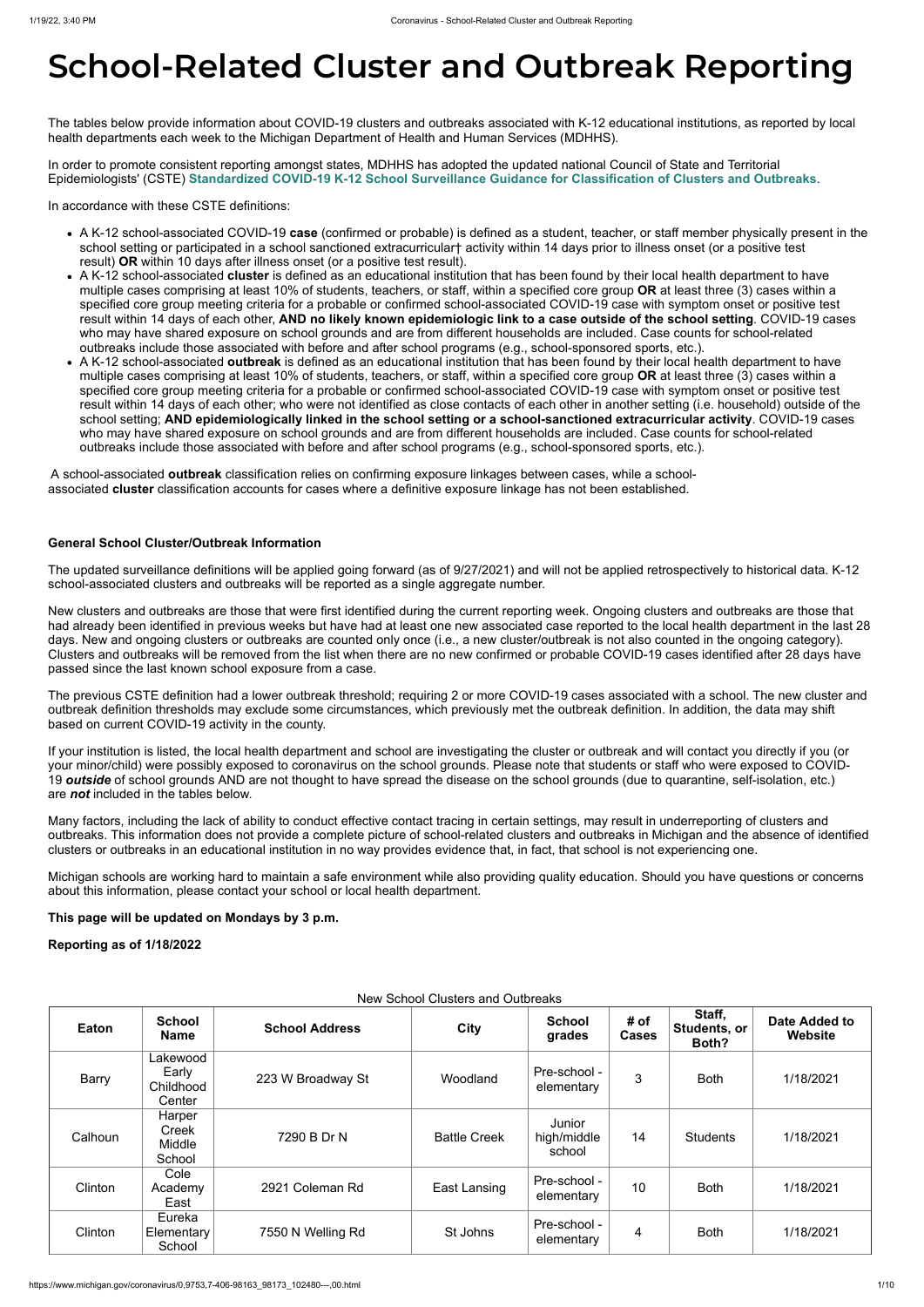| <b>Eaton</b>        | <b>School</b><br><b>Name</b>                                                         | <b>School Address</b>     | <b>City</b>         | <b>School</b><br>grades         | # of<br><b>Cases</b> | Staff,<br>Students, or<br>Both? | <b>Date Added to</b><br><b>Website</b> |
|---------------------|--------------------------------------------------------------------------------------|---------------------------|---------------------|---------------------------------|----------------------|---------------------------------|----------------------------------------|
| Clinton             | Gateway<br><b>North</b><br>Elementary                                                | 915 N Lansing St          | St Johns            | Pre-school -<br>elementary      | 6                    | <b>Both</b>                     | 1/18/2021                              |
| Clinton             | St Johns<br><b>High School</b>                                                       | 501 W Sickels St          | St Johns            | High school                     | $\overline{7}$       | <b>Students</b>                 | 1/18/2021                              |
| Delta               | Escanaba<br>Jr/Sr High<br>School                                                     | 500 South Lincoln Rd      | Escanaba            | High school                     | 6                    | <b>Both</b>                     | 1/18/2021                              |
| Delta               | James T.<br>Jones<br>Elementary                                                      | 400 South 10th St         | Gladstone           | Pre-school -<br>elementary      | 5                    | <b>Both</b>                     | 1/18/2021                              |
| <b>Detroit City</b> | <b>Facilities at</b><br>Detroit<br>Public<br>Schools<br>Community<br><b>District</b> | 3011 E Grand Blvd         | <b>Detroit City</b> | Administrative                  | 7                    | <b>Staff</b>                    | 1/18/2021                              |
| <b>Dickinson</b>    | <b>Holy Spirit</b><br>Catholic<br>School                                             | 201 Saginaw St            | Norway              | Pre-school -<br>elementary      | 4                    | <b>Students</b>                 | 1/18/2021                              |
| Eaton               | Charlotte<br><b>High School</b>                                                      | 378 State St              | Charlotte           | High school                     | 4                    | <b>Students</b>                 | 1/18/2021                              |
| Eaton               | <b>Island City</b><br>Academy                                                        | 6421 S Clinton Trail      | <b>Eaton Rapids</b> | Pre-school -<br>elementary      | 4                    | <b>Students</b>                 | 1/18/2021                              |
| Eaton               | Eaton<br>Rapids<br>Middle<br>School                                                  | 815 Greyhound Dr          | <b>Eaton Rapids</b> | Junior<br>high/middle<br>school | 3                    | <b>Students</b>                 | 1/18/2021                              |
| Genesee             | North Rd<br>Elementary<br>School                                                     | 525 North Rd              | Fenton              | Pre-school -<br>elementary      | 3                    | <b>Students</b>                 | 1/18/2021                              |
| Genesee             | Tomek-<br>Easen<br>Elementary                                                        | 600 4th St                | Fenton              | Pre-school -<br>elementary      | 4                    | <b>Both</b>                     | 1/18/2021                              |
| Genesee             | <b>Bendle High</b><br>School                                                         | 2283 East Scottwood Ave   | <b>Burton</b>       | High school                     | 3                    | <b>Both</b>                     | 1/18/2021                              |
| Gratiot             | Fulton<br>Elementary                                                                 | 8060 Ely Hwy              | Middleton           | Pre-school -<br>elementary      | 4                    | <b>Both</b>                     | 1/18/2021                              |
| Gratiot             | Fulton High<br>School                                                                | 8060 Ely Hwy              | Middleton           | High school                     | 11                   | <b>Students</b>                 | 1/18/2021                              |
| Ingham              | <b>Bennett</b><br>Woods<br>Elementary<br>School                                      | 2650 Bennett Rd           | <b>Okemos</b>       | Pre-school -<br>elementary      | 4                    | <b>Both</b>                     | 1/18/2021                              |
| losco               | Oscoda<br>High School                                                                | 3550 E River Rd           | Oscoda              | High school                     | 3                    | <b>Students</b>                 | 1/18/2021                              |
| Ishpeming           | Aspen<br>Ridge                                                                       | 350 Aspen Ridge School Rd | Ishpeming           | Pre-school -<br>elementary      | 5                    | <b>Students</b>                 | 1/18/2021                              |
| Jackson             | Western<br><b>High School</b>                                                        | 1400 S Dearing Rd         | Parma               | High school                     | 20                   | <b>Both</b>                     | 1/18/2021                              |
| Jackson             | Vandercook<br>Lake Middle<br>School/High<br>School                                   | 1000 E Golf St            | Jackson             | High school                     | $\overline{4}$       | <b>Students</b>                 | 1/18/2021                              |
| Jackson             | Napoleon<br><b>High School</b>                                                       | 201 West St               | Napoleon            | High school                     | $9\,$                | <b>Students</b>                 | 1/18/2021                              |
| Jackson             | Trinity<br>Lutheran                                                                  | 4900 Mccain St            | Jackson             | Junior<br>high/middle<br>school | 4                    | <b>Both</b>                     | 1/18/2021                              |
| Jackson             | Paragon<br>Charter<br>Academy                                                        | 3750 Mccain St            | Jackson             | Junior<br>high/middle<br>school | $\overline{7}$       | <b>Students</b>                 | 1/18/2021                              |
| Jackson             | Northeast<br>Elementary                                                              | 1024 Fleming Ave          | Jackson             | Pre-school -<br>elementary      | 4                    | <b>Both</b>                     | 1/18/2021                              |
| Jackson             | Hanover<br>Horton High<br>School                                                     | 10000 Moscow Rd           | Horton              | High school                     | 11                   | <b>Students</b>                 | 1/18/2021                              |
| Jackson             | East<br>Jackson<br><b>High School</b>                                                | 1566 N Sutton Rd          | Jackson             | High school                     | 10                   | <b>Both</b>                     | 1/18/2021                              |
| Jackson             | Davinci<br><b>High School</b>                                                        | 2800 Springport Rd        | Jackson             | High school                     | 6                    | <b>Both</b>                     | 1/18/2021                              |
| Jackson             | Concord<br><b>High School</b>                                                        | 219 Monroe St             | Concord             | High school                     | 5                    | <b>Both</b>                     | 1/18/2021                              |
| Jackson             | Napoleon<br>Middle<br>School                                                         | 204 West St               | Napoleon            | Junior<br>high/middle<br>school | 4                    | <b>Students</b>                 | 1/18/2021                              |
| Kalamazoo           | Woods<br>Edge<br>Learning<br>Center                                                  | 1501 E Milham Ave         | Kalamazoo           | Pre-school -<br>elementary      | 5                    | <b>Both</b>                     | 1/18/2021                              |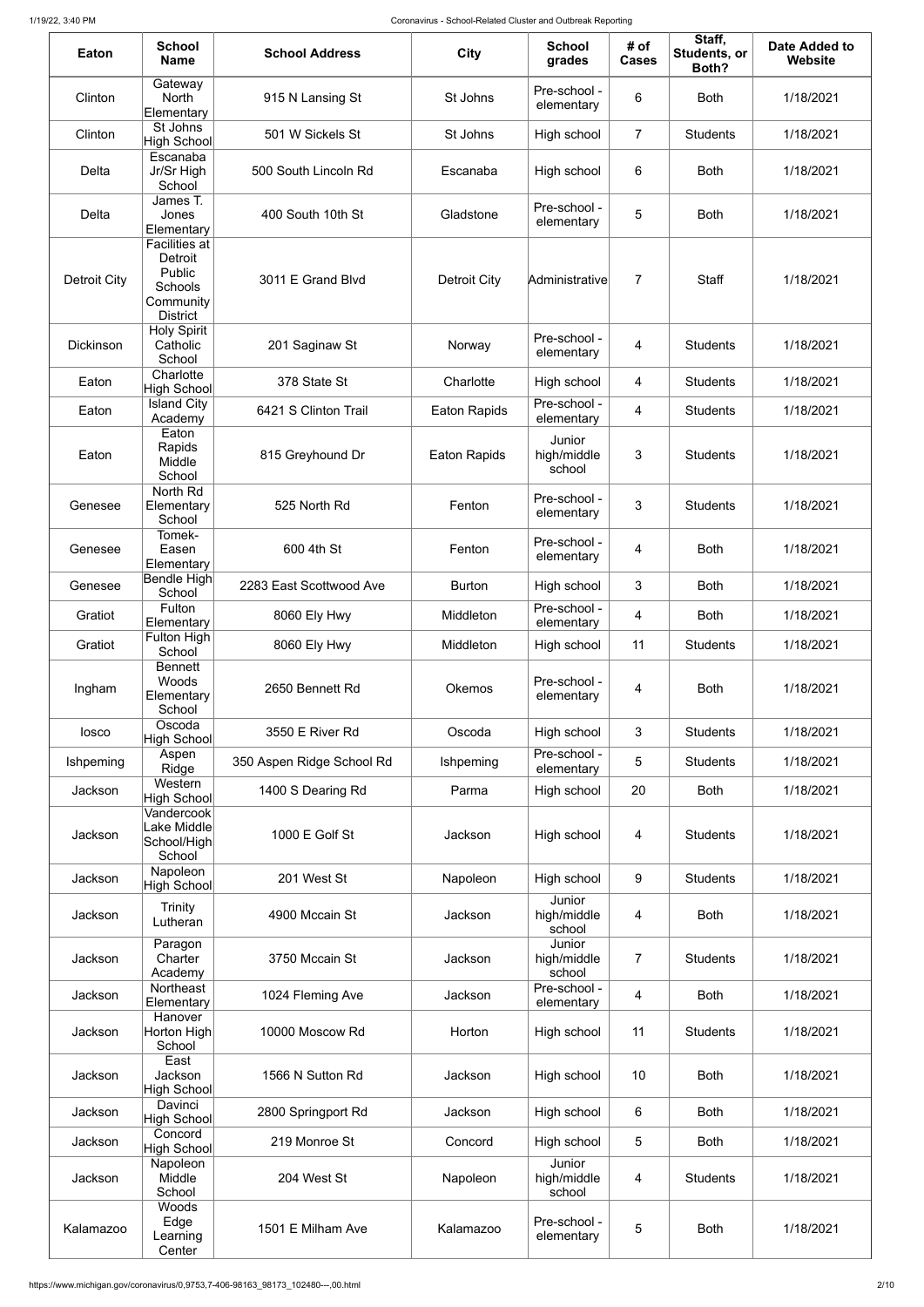| <b>Eaton</b> | <b>School</b><br><b>Name</b>                     | <b>School Address</b>  | <b>City</b>             | <b>School</b><br>grades         | # of<br><b>Cases</b> | Staff,<br>Students, or<br>Both? | <b>Date Added to</b><br><b>Website</b> |
|--------------|--------------------------------------------------|------------------------|-------------------------|---------------------------------|----------------------|---------------------------------|----------------------------------------|
| Kent         | Congress<br>Elementary                           | 940 Baldwin St SE      | <b>Grand Rapids</b>     | Pre-school -<br>elementary      | 4                    | <b>Students</b>                 | 1/18/2021                              |
| Kent         | Appletree -<br>Knapp<br>Corner                   | 3100 Learning Ln NE    | <b>Grand Rapids</b>     | Pre-school -<br>elementary      | 4                    | <b>Students</b>                 | 1/18/2021                              |
| Kent         | St John<br>Vianney<br>School                     | 4101 Clyde Park Ave SW | Wyoming                 | Pre-school -<br>elementary      | 4                    | <b>Students</b>                 | 1/18/2021                              |
| Kent         | <b>All Saints</b><br>Academy<br>Elementary       | 2233 Diamond Ave NE    | <b>Grand Rapids</b>     | Pre-school -<br>elementary      | 3                    | <b>Students</b>                 | 1/18/2021                              |
| Kent         | Harrison<br>Park<br>Elementary<br>School         | 1440 Davis Ave NW      | <b>Grand Rapids</b>     | Pre-school -<br>elementary      | 3                    | <b>Students</b>                 | 1/18/2021                              |
| Kent         | Appletree -<br>Caledonia                         | 7294 Kraft Ave SE      | Caledonia               | Pre-school -<br>elementary      | 3                    | <b>Students</b>                 | 1/18/2021                              |
| Kent         | Wealthy<br>Elementary                            | 1961 Lake Dr SE        | <b>Grand Rapids</b>     | Pre-school -<br>elementary      | 3                    | <b>Students</b>                 | 1/18/2021                              |
| Kent         | <b>Valley View</b><br>Elementary<br>Leland       | 405 Summit Ave NE      | Rockford                | Pre-school -<br>elementary      | 3                    | <b>Students</b>                 | 1/18/2021                              |
| Leelanau     | Public<br>School                                 | 200 N Grand            | Leland                  | High school                     | 3                    | <b>Students</b>                 | 1/18/2021                              |
| Livingston   | Hartland<br>Farms<br>Intermediate                | 581 Taylor Rd          | <b>Brighton</b>         | Junior<br>high/middle<br>school | 4                    | <b>Students</b>                 | 1/18/2021                              |
| Livingston   | Southwest<br>Elementary<br>School                | 915 Gay St             | Howell                  | Pre-school -<br>elementary      | 5                    | <b>Students</b>                 | 1/18/2021                              |
| Livingston   | Highlander<br>Way Middle<br>School               | 511 N Highlander Way   | Howell                  | Junior<br>high/middle<br>school | 12                   | <b>Students</b>                 | 1/18/2021                              |
| Livingston   | Howell High<br>School                            | 1200 W Grand River Ave | Howell                  | High school                     | 5                    | <b>Students</b>                 | 1/18/2021                              |
| Livingston   | Southwest<br>Elementary<br>School                | 915 Gay St             | Howell                  | Pre-school -<br>elementary      | 23                   | <b>Both</b>                     | 1/18/2021                              |
| Livingston   | Southwest<br>Elementary<br>School                | 915 Gay St             | Howell                  | Pre-school -<br>elementary      | 24                   | <b>Students</b>                 | 1/18/2021                              |
| Livingston   | Highlander<br>Way Middle<br>School-8th<br>Grade  | 511 N Highlander Way   | Howell                  | Junior<br>high/middle<br>school | 23                   | <b>Students</b>                 | 1/18/2021                              |
| Livingston   | Highlander<br>Way Middle<br>School- 7th<br>Grade | 511 N Highlander Way   | Howell                  | Junior<br>high/middle<br>school | 22                   | <b>Students</b>                 | 1/18/2021                              |
| Livingston   | Highlander<br>Way Middle<br>School- 7th<br>Grade | 511 N Highlander Way   | Howell                  | Junior<br>high/middle<br>school | 15                   | <b>Students</b>                 | 1/18/2021                              |
| Livingston   | Highlander<br>Way Middle<br>School-6th<br>Grade  | 511 N Highlander Way   | Howell                  | Junior<br>high/middle<br>school | 21                   | <b>Students</b>                 | 1/18/2021                              |
| Livingston   | Southwest<br>Elementary<br>School                | 915 Gay St             | Howell                  | Pre-school -<br>elementary      | 16                   | <b>Both</b>                     | 1/18/2021                              |
| Macomb       | Grissom<br>Middle<br>School                      | 35701 Ryan Rd          | <b>Sterling Heights</b> | Junior<br>high/middle<br>school | 3                    | <b>Students</b>                 | 1/18/2021                              |
| Macomb       | <b>Center Line</b><br>High School                | 26300 Arsenal St       | <b>Center Line</b>      | High school                     | 3                    | <b>Students</b>                 | 1/18/2021                              |
| Midland      | Meridian<br>Junior High                          | 3475 N Meridian Rd     | Sanford                 | Junior<br>high/middle<br>school | 4                    | <b>Students</b>                 | 1/18/2021                              |
| Midland      | Meridian<br>Elementary<br>School                 | 3353 N Meridian Rd     | Sanford                 | Pre-school -<br>elementary      | $\overline{4}$       | <b>Both</b>                     | 1/18/2021                              |
| Midland      | <b>Bullock</b><br>Creek<br>Middle<br>School      | 644 S Badour St        | Midland                 | Junior<br>high/middle<br>school | 5                    | <b>Students</b>                 | 1/18/2021                              |
| Midland      | Floyd<br>Elementary<br>School                    | 725 S 8 Mile Rd        | Midland                 | Pre-school -<br>elementary      | 3                    | <b>Students</b>                 | 1/18/2021                              |
| Monroe       | Monroe<br>County ISD                             | 1101 S Raisinville Rd  | Monroe                  | Pre-school -<br>elementary      | $6\phantom{1}6$      | <b>Both</b>                     | 1/18/2021                              |
| Oakland      | Webber<br>Elementary                             | 3191 W Clarkston Rd    | Lake Orion              | Pre-school -<br>elementary      | 5                    | <b>Students</b>                 | 1/18/2021                              |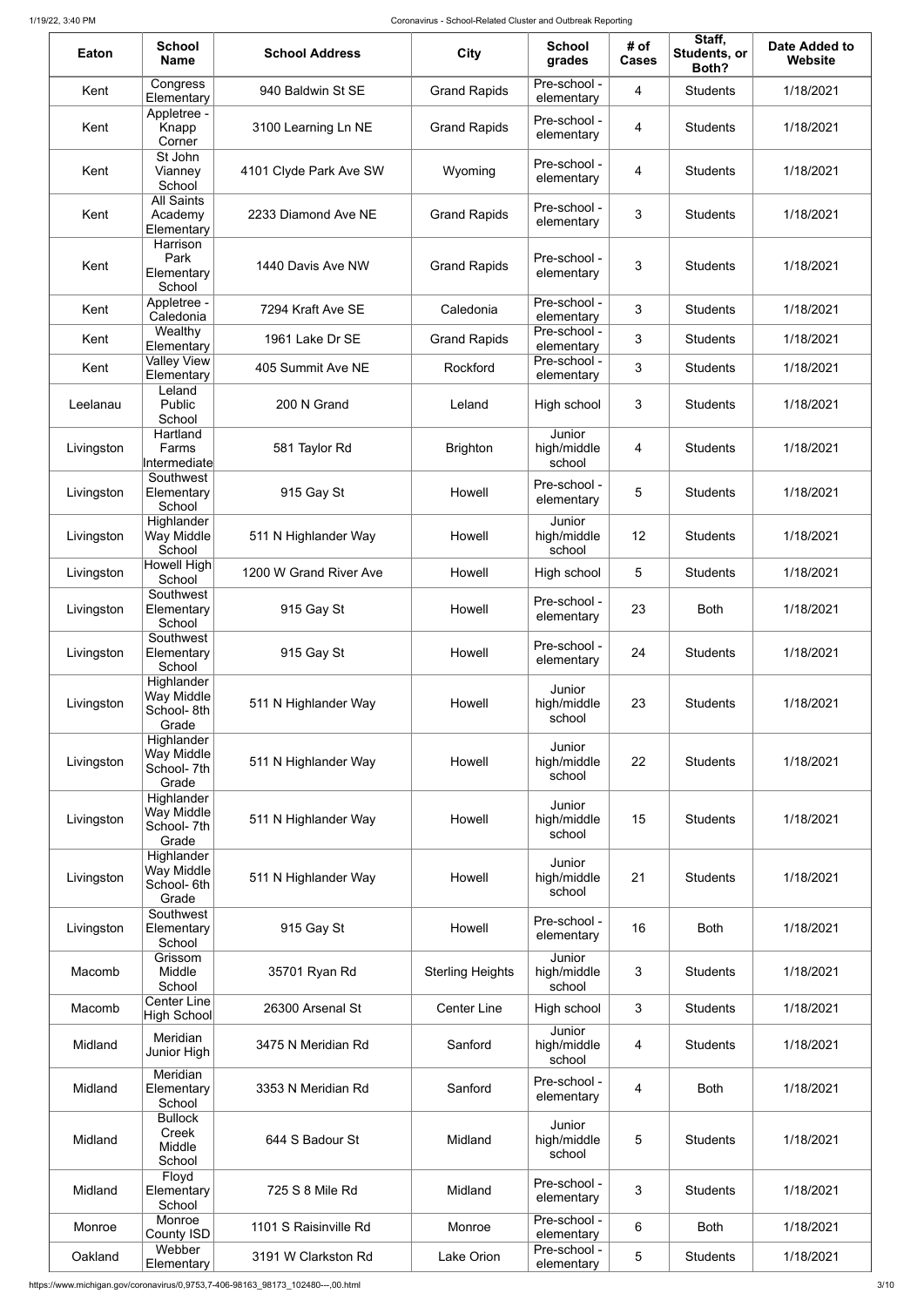| Eaton      | <b>School</b><br><b>Name</b>                                                        | <b>School Address</b> | <b>City</b>       | <b>School</b><br>grades         | # of<br><b>Cases</b> | Staff,<br>Students, or<br>Both? | <b>Date Added to</b><br><b>Website</b> |
|------------|-------------------------------------------------------------------------------------|-----------------------|-------------------|---------------------------------|----------------------|---------------------------------|----------------------------------------|
| Ottawa     | Holland<br>High School                                                              | 600 Van Raalte Ave    | Holland           | High school                     | 3                    | <b>Students</b>                 | 1/18/2021                              |
| Saginaw    | <b>Birch Run</b><br><b>North</b><br>Elementary                                      | 12440 Church St       | <b>Birch Run</b>  | Pre-school -<br>elementary      | 5                    | <b>Both</b>                     | 1/18/2021                              |
| Saginaw    | Swan Valley<br>High School                                                          | 8400 Ohern Rd         | Saginaw           | High school                     | 6                    | <b>Students</b>                 | 1/18/2021                              |
| Shiawassee | Owosso<br>Middle<br>School<br>Swim                                                  | 219 N Water St        | Owosso            | Junior<br>high/middle<br>school | 6                    | <b>Students</b>                 | 1/18/2021                              |
| Shiawsee   | <b>Bentley</b><br><b>Bright</b><br><b>Beginnings</b>                                | 1375 W North St       | Owosso            | Pre-school -<br>elementary      | 3                    | <b>Both</b>                     | 1/18/2021                              |
| Tuscola    | Unionville<br>Sebewaing<br>Area<br>Middle/High<br>School                            | 2203 Wildner Rd       | Sebewaing         | High school                     | 14                   | <b>Students</b>                 | 1/18/2021                              |
| Washtenaw  | Father<br>Gabriel<br>Richard<br><b>High School</b><br>(And<br>Greenhills<br>School) | 4333 Whitehall Dr     | Ann Arbor         | High school                     | $\overline{4}$       | <b>Students</b>                 | 1/18/2021                              |
| Washtenaw  | Saline High<br>School                                                               | 1300 Campus Pkwy      | Saline            | High school                     | 5                    | <b>Students</b>                 | 1/18/2021                              |
| Washtenaw  | <b>Red Oak</b><br><b>Young Adult</b><br>Program                                     | 850 Red Oak Rd        | Ann Arbor         | High school                     | $\overline{7}$       | <b>Both</b>                     | 1/18/2021                              |
| Washtenaw  | Riverside<br>Intermediate                                                           | 710 E Main            | Manchester        | Junior<br>high/middle<br>school | 8                    | <b>Both</b>                     | 1/18/2021                              |
| Washtenaw  | St Paul<br>Lutheran                                                                 | 495 Earhart Rd        | Ann Arbor         | Pre-school -<br>elementary      | 13                   | <b>Both</b>                     | 1/18/2021                              |
| Wayne      | Lindemann<br>Elementary<br>School                                                   | 9201 Carter Ave       | <b>Allen Park</b> | Pre-school -<br>elementary      | 7                    | <b>Students</b>                 | 1/18/2021                              |
| Wayne      | Crestwood<br>High School                                                            | 1501 N Beech Daly Rd  | Dearborn Heights  | High school                     | 4                    | <b>Students</b>                 | 1/18/2021                              |

Ongoing School Clusters and Outbreaks

| County       | <b>School</b><br><b>Name</b>                 | <b>School</b><br><b>Address</b> | <b>City</b>     | <b>School</b><br>grades                                 | Cumulative # of<br><b>Cases</b> | Staff,<br>Both? | Students, or Date Added to Website |
|--------------|----------------------------------------------|---------------------------------|-----------------|---------------------------------------------------------|---------------------------------|-----------------|------------------------------------|
| <b>Barry</b> | <b>Mcfall</b><br>Elementary                  | 509 W<br>Main St                | Middleville     | Pre-school<br>elementary                                | 3                               | <b>Students</b> | 1/3/2022                           |
| Bay          | Pinconning<br><b>High School</b>             | 605 W Fifth<br><b>St</b>        | Pinconning      | High<br>school                                          | 76                              | <b>Both</b>     | 9/13/2021                          |
| Bay          | Garber High 213 Pine St<br>School            |                                 | Essexville      | High<br>school                                          | 75                              | <b>Students</b> | 9/20/2021                          |
| Bay          | Handy<br>Middle<br>School                    | 601 Blend<br><b>St</b>          | <b>Bay City</b> | Junior<br>high/middle<br>school                         | 74                              | <b>Students</b> | 9/20/2021                          |
| Bay          | <b>All Saints</b>                            | 217 S<br>Monroe                 | <b>Bay City</b> | Junior<br>high/middle<br>school                         | 20                              | <b>Both</b>     | 9/27/2021                          |
| Bay          | Bay City<br>Central High<br>School           | 1624<br>Columbus<br>Ave         | <b>Bay City</b> | High<br>school                                          | 71                              | <b>Both</b>     | 9/27/2021                          |
| Bay          | Wern Middle<br>School                        | 500 W<br>Midland Rd             | Auburn          | Junior<br>$\left  \text{high/middle} \right $<br>school | 71                              | <b>Both</b>     | 10/4/2021                          |
| Bay          | Wern High<br>School                          | 500W<br>Midland Rd              | Auburn          | High<br>school                                          | 100                             | <b>Students</b> | 10/4/2021                          |
| Bay          | Christa<br>Mcauliffe<br>Middle<br>School     | 3281 Kiesel<br>Rd               | <b>Bay City</b> | Junior<br>high/middle<br>school                         | 41                              | <b>Students</b> | 10/4/2021                          |
| Bay          | John Glenn 3201 Kiesel<br><b>High School</b> | Rd                              | <b>Bay City</b> | High<br>school                                          | 63                              | <b>Students</b> | 10/4/2021                          |
| Bay          | Washington<br>Elementary                     | 1821<br>Mckinley St             | <b>Bay City</b> | Pre-school<br>elementary                                | 27                              | <b>Students</b> | 10/4/2021                          |
| Bay          | Auburn<br>Elementary Midland Rd              | 301 E                           | Auburn          | Pre-school<br>elementary                                | 62                              | <b>Students</b> | 10/4/2021                          |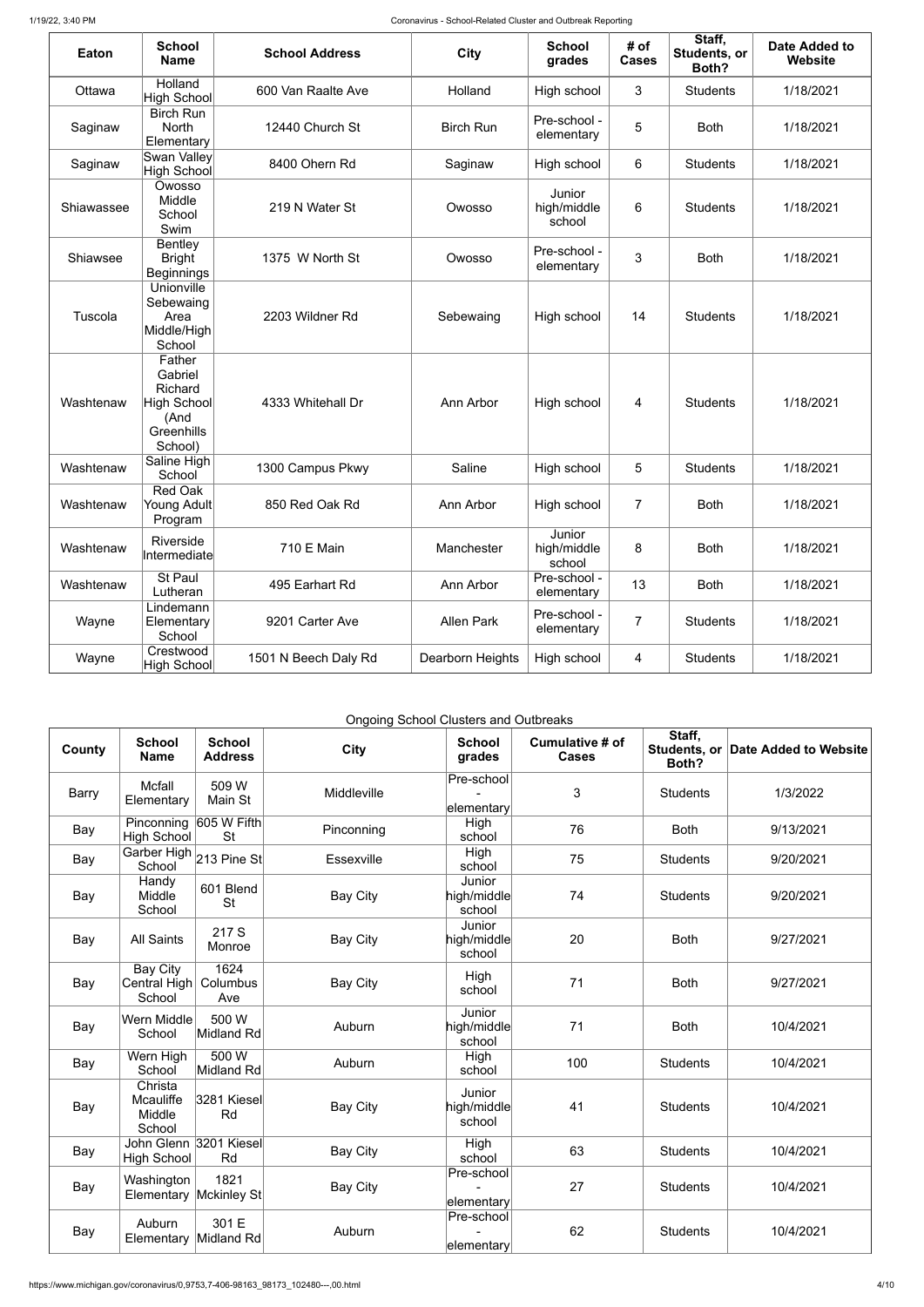| County         | <b>School</b><br><b>Name</b>                                              | <b>School</b><br><b>Address</b>      | <b>City</b>         | <b>School</b><br>grades                                   | Cumulative # of<br><b>Cases</b> | Staff,<br>Both? | Students, or Date Added to Website |
|----------------|---------------------------------------------------------------------------|--------------------------------------|---------------------|-----------------------------------------------------------|---------------------------------|-----------------|------------------------------------|
| Bay            | Macgregor<br>Elementary                                                   | $\overline{1012}$<br>Fremont<br>Ave  | <b>Bay City</b>     | Pre-school<br>elementary                                  | 33                              | <b>Both</b>     | 10/11/2021                         |
| Bay            | Hampton<br>Elementary                                                     | 1908 W<br>Youngs<br>Ditch Rd         | <b>Bay City</b>     | Pre-school<br>elementary                                  | 39                              | <b>Both</b>     | 10/11/2021                         |
| Bay            | Linwood<br>Elementary                                                     | 517W<br>Center Rd                    | Linwood             | Pre-school<br>elementary                                  | 10                              | <b>Students</b> | 10/11/2021                         |
| Bay            | Verellen<br>Elementary                                                    | 612W<br><b>Borton Rd</b>             | Essexville          | Pre-school<br>elementary                                  | 46                              | <b>Both</b>     | 10/18/2021                         |
| Bay            | Cramer<br>Middle<br>School                                                | $ 313$ Pine St                       | Essexville          | Junior<br>high/middle<br>school                           | 58                              | <b>Students</b> | 10/18/2021                         |
| Bay            | <b>Bush</b><br>Elementary                                                 | 800<br>Nebobish<br>Ave               | Essexville          | Pre-school<br>elementary                                  | 35                              | <b>Both</b>     | 10/25/2021                         |
| Bay            | Bangor<br>Central<br>Elementary<br>School                                 | 208 State<br>Park Dr                 | <b>Bay City</b>     | Pre-school<br>elementary                                  | 15                              | <b>Both</b>     | 10/25/2021                         |
| Bay            | Bangor W<br>Elementary<br>School                                          | 3175<br><b>Wilder Rd</b>             | <b>Bay City</b>     | Pre-school<br>elementary                                  | 41                              | <b>Both</b>     | 10/25/2021                         |
| Bay            | Kolb<br>Elementary                                                        | 305 W<br>Crump St                    | <b>Bay City</b>     | Pre-school<br>elementary                                  | 35                              | <b>Both</b>     | 11/1/2021                          |
| Bay            | Mcalear<br>Sawden                                                         | 2300<br>Midland Rd                   | <b>Bay City</b>     | Pre-school<br>elementary                                  | 19                              | <b>Both</b>     | 11/8/2021                          |
| Bay            | Trinity<br>Lutheran<br>School                                             | 2515<br><b>Broadway</b><br><b>St</b> | <b>Bay City</b>     | Pre-school<br>elementary                                  | 14                              | <b>Both</b>     | 11/15/2021                         |
| Bay            | Mackensen<br>Elementary<br>School                                         | 55356<br>Dennis Dr                   | <b>Bay City</b>     | Pre-school<br>elementary                                  | 20                              | <b>Students</b> | 11/22/2021                         |
| Bay            | <b>Bay City</b><br>Central High $\vert$ Farragut St<br>School             | 301 N                                | <b>Bay City</b>     | Pre-school<br>elementary                                  | 9                               | <b>Both</b>     | 11/30/2021                         |
| Bay            | State St<br>Academy                                                       | 1110 State<br><b>St</b>              | <b>Bay City</b>     | Pre-school<br>elementary                                  | 12                              | <b>Students</b> | 12/6/2021                          |
| Bay            | <b>St Paul</b><br>Lutheran<br>School                                      | 6100<br>Westside<br>Saginaw<br>Rd    | <b>Bay City</b>     | Pre-school<br>elementary                                  | 8                               | <b>Students</b> | 12/6/2021                          |
| Bay            | Auburn Area<br>Catholic                                                   | 114 West<br>Midland Rd               | Auburn              | Pre-school<br>elementary                                  | 3                               | <b>Students</b> | 12/13/2021                         |
| Bay            | Bangor<br>Lincoln<br>Elementary<br>School                                 | 2771N<br><b>Euclid Ace</b>           | <b>Bay City</b>     | Pre-school<br>elementary                                  | 10                              | <b>Both</b>     | 12/13/2021                         |
| <b>Berrien</b> | Witheral<br><b>Child Care</b><br>Center                                   | 3419<br>Hollywood<br>Rd              | Saint Joseph        | Pre-school<br>elementary                                  | 8                               | <b>Both</b>     | 12/20/2021                         |
| <b>Berrien</b> | New Buffalo<br>Middle<br>School                                           | 1112 E<br>Clay St                    | New Buffalo         | Junior<br>$\left  \mathrm{high/middle} \right $<br>school | 3                               | <b>Students</b> | 12/27/2021                         |
| <b>Berrien</b> | Peace<br><b>Boulevard</b><br>Kindercare                                   | 219 Peace<br><b>Blvd</b>             | Saint Joseph        | Pre-school<br>elementary                                  | 6                               | <b>Both</b>     | 1/3/2022                           |
| Calhoun        | Lakeview<br>High School                                                   | 15 Arbor St                          | <b>Battle Creek</b> | High<br>school                                            | 3                               | <b>Students</b> | 12/27/2021                         |
| Calhoun        | Lakeview<br><b>High School</b><br>Joseph K.<br>LuMiddle                   | 15 Arbor St                          | <b>Battle Creek</b> | High<br>school                                            | 5                               | <b>Students</b> | 1/10/2021                          |
| Chippewa       | Schoolden<br><b>Bahweting</b><br>Anishnabe<br>Public<br>School<br>Academy | 1301<br>Marquette<br>Ave             | Sault Ste Marie     | High<br>school                                            | 27                              | <b>Both</b>     | 9/27/2021                          |
| Chippewa       | Rudyard<br>Area<br>Schools                                                | 11185W<br>2nd St                     | Rudyard             | High<br>school                                            | 52                              | <b>Both</b>     | 10/25/2021                         |
| Chippewa       | Lincoln<br>Elementary<br>School                                           | 810 E 5th<br>Avenue                  | Sault Ste Marie     | Pre-school<br>elementary                                  | 4                               | <b>Students</b> | 12/27/2021                         |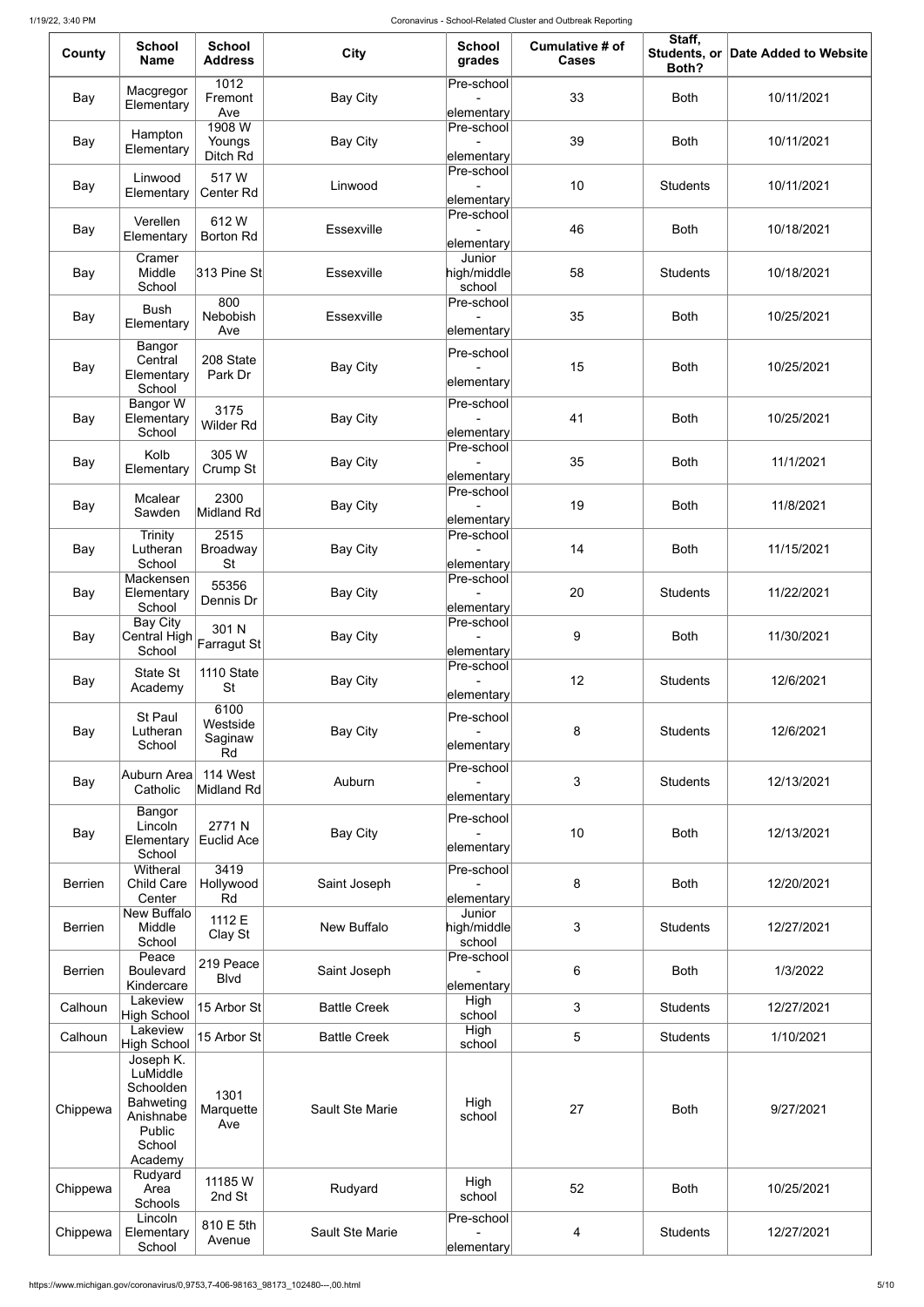| County              | <b>School</b><br><b>Name</b>                                                 | <b>School</b><br><b>Address</b>          | <b>City</b>         | <b>School</b><br>grades                                   | Cumulative # of<br><b>Cases</b> | Staff,<br>Students, or<br>Both? | Date Added to Website |
|---------------------|------------------------------------------------------------------------------|------------------------------------------|---------------------|-----------------------------------------------------------|---------------------------------|---------------------------------|-----------------------|
| Chippewa            | Brimley Area 7134 S M-<br><b>Schools</b>                                     | 221                                      | <b>Brimley</b>      | Junior<br>$\left  \mathrm{high/middle} \right $<br>school | 6                               | <b>Both</b>                     | 1/10/2022             |
| Clinton             | <b>Riley</b><br>Elementary                                                   | 5935W<br><b>Pratt Rd</b>                 | <b>Dewitt</b>       | Pre-school<br>elementary                                  | 16                              | <b>Both</b>                     | 11/30/2021            |
| Clinton             | St Johns<br>High School                                                      | 501W<br>Sickels St                       | St Johns            | High<br>school                                            | 35                              | <b>Both</b>                     | 11/22/2021            |
| Clinton             | Oakview<br>Elementary                                                        | 1400 S<br>Clinton Ave                    | St Johns            | Pre-school<br>elementary                                  | 25                              | <b>Both</b>                     | 11/15/2021            |
| Clinton             | <b>Ovid Elsie</b><br>Middle<br>School                                        | 4041N<br>Hollister<br>Rd                 | Elsie               | Junior<br>high/middle<br>school                           | 20                              | <b>Students</b>                 | 11/15/2021            |
| Clinton             | Schavey Rd<br>Elementary                                                     | 1721<br>Schavey<br>Rd                    | <b>Dewitt</b>       | Pre-school<br>elementary                                  | 36                              | <b>Students</b>                 | 11/15/2021            |
| Clinton             | Herbison<br>Woods<br>Elementary                                              | 3147W<br>Herbison<br>Rd (Pride<br>Drive) | <b>Dewitt</b>       | Pre-school<br>elementary                                  | 12                              | <b>Both</b>                     | 11/15/2021            |
| Clinton             | <b>Ovid Elsie</b><br><b>High School</b>                                      | 8989 E<br>Colony Rd                      | Elsie               | High<br>school                                            | 74                              | <b>Both</b>                     | 11/1/2021             |
| Clinton             | St Johns<br>Middle<br>School                                                 | 900 W<br>Townsend                        | St Johns            | Junior<br>high/middle<br>school                           | 82                              | <b>Both</b>                     | 9/13/2021             |
| Crawford            | Grayling<br><b>High School</b>                                               | 1135 N Old<br>27                         | Grayling            | High<br>school                                            | 64                              | <b>Both</b>                     | 10/4/2021             |
| Crawford            | Grayling<br>Middle<br>School                                                 | $ 500\>$ Spruce $ $<br><b>St</b>         | Grayling            | Junior<br>high/middle∣<br>school                          | 51                              | <b>Both</b>                     | 11/8/2021             |
| Crawford            | Grayling<br>Elementary<br>School                                             | <b>306 Plum</b><br><b>St</b>             | Grayling            | Pre-school<br>elementary                                  | 45                              | <b>Both</b>                     | 11/15/2021            |
| Delta               | <b>Holy Name</b><br>Catholic<br>School                                       | 409 S 22nd<br><b>St</b>                  | Escanaba            | Pre-school<br>elementary                                  | 20                              | <b>Both</b>                     | 11/8/2021             |
| Delta               | $\overline{WC}$<br>Cameron<br>Elementary                                     | 803 29th St                              | Gladstone           | Pre-school<br>elementary                                  | 5                               | <b>Both</b>                     | 12/20/2021            |
| <b>Detroit City</b> | <sub>i</sub> John R. King $\big _{\mathsf{Strathmoor}^{\dagger}}$<br>Academy | 15850<br><b>St</b>                       | <b>Detroit City</b> | Pre-school<br>elementary                                  | 3                               | <b>Students</b>                 | 1/10/2022             |
| <b>Detroit City</b> | <b>Boll Family</b><br><b>YMCA</b>                                            | 1401<br><b>Brdway St</b><br>#3A          | <b>Detroit City</b> | Pre-school<br>elementary                                  | 5                               | <b>Both</b>                     | 1/10/2022             |
| <b>Detroit City</b> | Voyageur<br>College<br>Preparatory<br><b>High School</b>                     | 4366<br><b>Military St</b>               | <b>Detroit City</b> | High<br>school                                            | 8                               | <b>Both</b>                     | 1/3/2022              |
| <b>Detroit City</b> | Foreign<br>Language<br>Immersion<br><b>And Cultural</b><br><b>Studies</b>    | 6501 Outer<br>Dr W                       | <b>Detroit City</b> | Junior<br>$\left  \text{high/middle} \right $<br>school   | 4                               | <b>Students</b>                 | 12/27/2021            |
| <b>Detroit City</b> | Gompers<br>Elementary-<br>Middle<br>School                                   | 14450 Burt<br>Rd                         | <b>Detroit City</b> | Junior<br>$\left  \text{high/middle} \right $<br>school   | 5                               | <b>Students</b>                 | 12/27/2021            |
| <b>Detroit City</b> | Davison<br>Elementary<br>School                                              | 2800 E<br>Davison St                     | <b>Detroit City</b> | Pre-school<br>elementary                                  | 3                               | <b>Both</b>                     | 12/27/2021            |
| <b>Detroit City</b> | Academy Of<br>Americas                                                       | 5680<br>Konkel St                        | <b>Detroit City</b> | High<br>school                                            | 4                               | <b>Students</b>                 | 12/27/2021            |
| <b>Detroit City</b> | Schulze<br>Academy                                                           | 10700<br>Santa<br>Maria St               | <b>Detroit City</b> | Junior<br>$\left  \text{high/middle} \right $<br>school   | 3                               | <b>Students</b>                 | 12/27/2021            |
| <b>Detroit City</b> | A.L. Holmes<br>Academy Of 8950 Crane<br><b>Blended</b><br>Learning           | St                                       | <b>Detroit City</b> | Pre-school<br>elementary                                  | 4                               | <b>Students</b>                 | 12/27/2021            |
| <b>Detroit City</b> | Voyageur<br>Academy                                                          | 4321<br><b>Military St</b>               | <b>Detroit City</b> | Pre-school<br>elementary                                  | 3                               | Staff                           | 12/27/2021            |
| Eaton               | Grand Ledge 820 Spring<br><b>High School</b>                                 | St                                       | <b>Grand Ledge</b>  | High<br>school                                            | 6                               | <b>Both</b>                     | 12/27/2021            |
| Genesee             | International<br>Academy Of<br>Flint                                         | 2820<br>$ \mathsf{S}$ aginaw St $ $      | Flint               | Pre-school<br>elementary                                  | 5                               | <b>Both</b>                     | 1/10/2022             |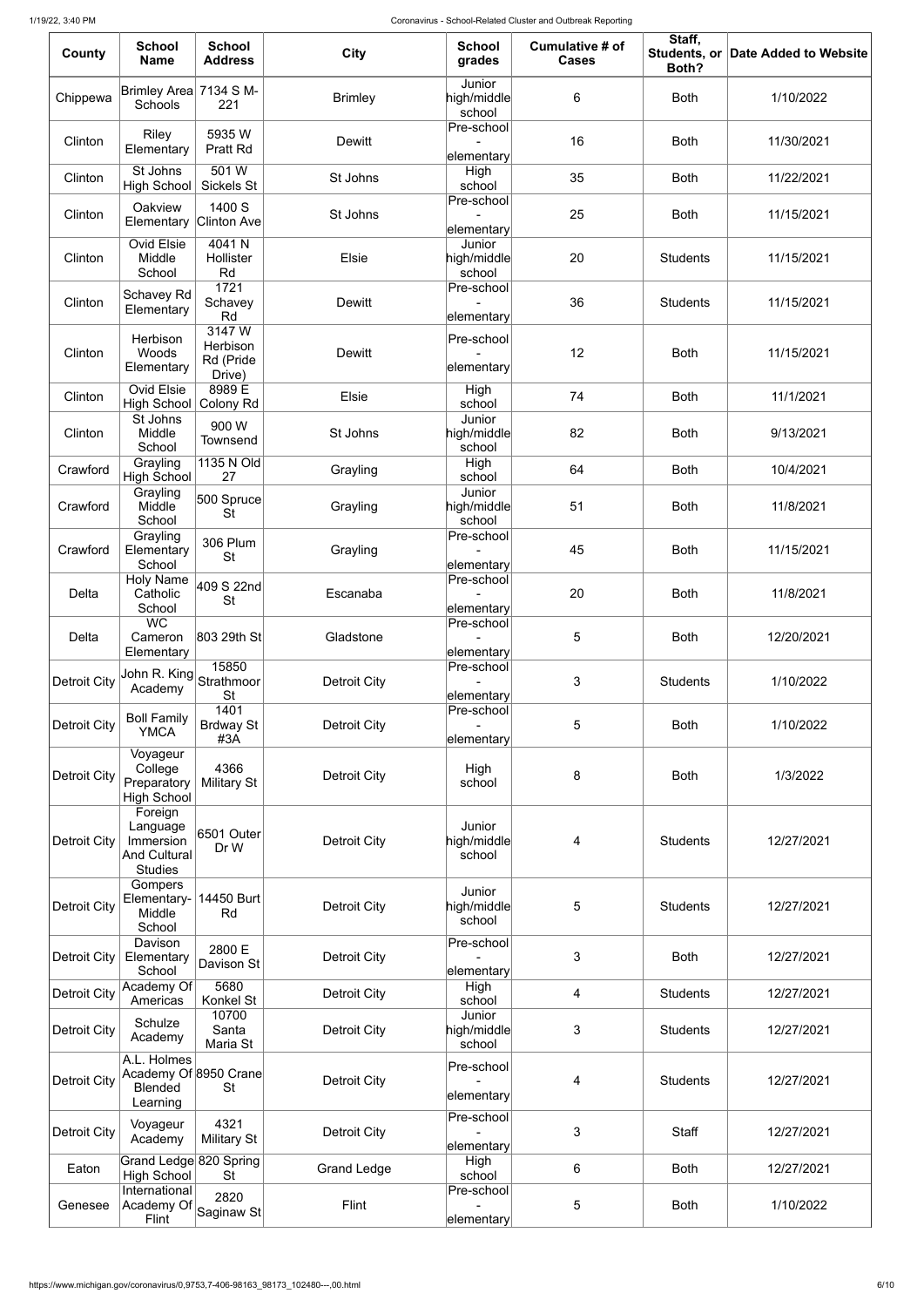| County                   | <b>School</b><br><b>Name</b>                                        | <b>School</b><br><b>Address</b>               | <b>City</b>          | <b>School</b><br>grades         | Cumulative # of<br><b>Cases</b> | Staff,<br>Both? | Students, or Date Added to Website |
|--------------------------|---------------------------------------------------------------------|-----------------------------------------------|----------------------|---------------------------------|---------------------------------|-----------------|------------------------------------|
| Genesee                  | Little<br><b>Dragons</b><br>Learning<br>Center                      | 8354<br>Cappy<br>Lane                         | <b>Swartz Creek</b>  | Pre-school<br>elementary        | $9\,$                           | <b>Both</b>     | 12/27/2021                         |
| Genesee                  | Early<br>Learning<br>Center                                         | 3375 Van<br>Campen<br>Rd                      | Flint                | Pre-school<br>elementary        | 4                               | <b>Both</b>     | 12/27/2021                         |
| Grand<br><b>Traverse</b> | <b>Silver Lake</b><br>Elementary                                    | 5858<br><b>Culver Rd</b>                      | <b>Traverse City</b> | Pre-school<br>elementary        | 3                               | <b>Students</b> | 12/27/2021                         |
| Gratiot                  | Countryside<br>Christian<br>School                                  | 4308 S<br>Luce Rd                             | Ithaca               | Pre-school<br>elementary        | 4                               | <b>Both</b>     | 1/3/2022                           |
| Gratiot                  | Alma High<br>School                                                 | 1500 N<br>Pine Ave                            | Alma                 | High<br>school                  | 4                               | <b>Both</b>     | 12/27/2021                         |
| Gratiot                  | Breckenridge<br>Middle<br>School                                    | 700 Wright<br><b>St</b>                       | Breckenridge         | Junior<br>high/middle<br>school | 5                               | <b>Students</b> | 11/8/2021                          |
| Gratiot                  | Fulton<br>Elementary                                                | 8060 Ely<br>Hwy                               | Middleton            | Pre-school<br>elementary        | 34                              | <b>Both</b>     | 9/27/2021                          |
| Houghton                 | Public<br>Schools Of 57070 Mine<br>Calumet,<br>Laurium,<br>Keweenaw | <b>St</b>                                     | Calumet              | High<br>school                  | 33                              | <b>Students</b> | 10/4/2021                          |
| Huron                    | Laker<br>Schools                                                    | 6136<br>Pigeon Rd                             | Pigeon               | High<br>school                  | 8                               | <b>Both</b>     | 9/27/2021                          |
| Huron                    | Cross<br>Lutheran<br>School                                         | 200<br><b>Ruppert St</b>                      | Pigeon               | Pre-school<br>elementary        | 4                               | <b>Students</b> | 11/30/2021                         |
| Huron                    | Laker<br>Schools                                                    | 6436<br>Pigeon Rd                             | Pigeon               | Pre-school<br>elementary        | 4                               | <b>Students</b> | 11/30/2021                         |
| Huron                    | N Huron                                                             | 21 Main St                                    | Kinde                | Pre-school<br>elementary        | 3                               | <b>Students</b> | 12/20/2021                         |
| Kalamazoo                | <b>Sunset Lake</b><br>Elementary                                    | 201 N<br>Boulevard<br><b>St</b>               | Vicksburg            | Pre-school<br>elementary        | 12                              | <b>Both</b>     | 11/8/2021                          |
| Kent                     | <b>Milestones</b><br>Early<br>Learning<br>Center -<br>Cascade       | 4533<br>Cascade<br>Rd SE                      | <b>Grand Rapids</b>  | Pre-school<br>elementary        | 3                               | <b>Students</b> | 1/3/2022                           |
| Kent                     | Child Time<br>Learning<br>Center -<br>Byron Center                  | $ 6975 B$ yron $ $<br><b>Center Ave</b><br>SW | <b>Byron Center</b>  | Pre-school<br>elementary        | 3                               | <b>Students</b> | 1/3/2022                           |
| Kent                     | Apple Tree 2142 3 Mile<br>Walker West                               | Rd NW                                         | Walker               | Pre-school<br>elementary        | 3                               | <b>Students</b> | 1/10/2022                          |
| Kent                     | Apple Tree<br>Cascade                                               | 5038<br>Cascade<br>Rd SE                      | <b>Grand Rapids</b>  | Pre-school<br>elementary        | 6                               | <b>Both</b>     | 1/10/2022                          |
| Lapeer                   | Lapeer High<br>School                                               | 933S<br>Saginaw St                            | Lapeer               | High<br>school                  | 83                              | <b>Both</b>     | 8/23/2021                          |
| Lapeer                   | Rolland<br>Warner                                                   | 3145W<br>Genesee<br><b>St</b>                 | Lapeer               | Junior<br>high/middle<br>school | 40                              | <b>Students</b> | 9/6/2021                           |
| Lapeer                   | Murphy                                                              | <b>1100 Pratt</b><br>Rd                       | Metamora             | Pre-school<br>elementary        | 14                              | <b>Both</b>     | 9/6/2021                           |
| Lapeer                   | Zemmer<br>Middle<br>School                                          | 1920 W<br>Oregon                              | Lapeer               | Junior<br>high/middle<br>school | 62                              | <b>Both</b>     | 9/20/2021                          |
| Lapeer                   | Schickler                                                           | 2020 W<br>Oregon St                           | Lapeer               | Pre-school<br>elementary        | 33                              | <b>Students</b> | 9/20/2021                          |
| Lapeer                   | Turrill<br>Elementary<br>School                                     | 785 S Elm<br><b>St</b>                        | Lapeer               | Pre-school<br>elementary        | $9\,$                           | <b>Both</b>     | 11/30/2021                         |
| Lapeer                   | Lynch<br>Elementary                                                 | 2035<br>Roods<br>Lake Rd                      | Lapeer               | Pre-school<br>elementary        | 5                               | <b>Both</b>     | 12/27/2021                         |
| Lapeer                   | Cramton<br>Elementary                                               | 1220 Lake<br>Nepessing<br>Rd                  | Lapeer               | Pre-school<br>elementary        | 3                               | <b>Both</b>     | 1/10/2022                          |
| Lapeer                   | Won<br>Elementary                                                   | $275$ Won St                                  | Imlay City           | Pre-school<br>elementary        | 32                              | <b>Both</b>     | 9/6/2021                           |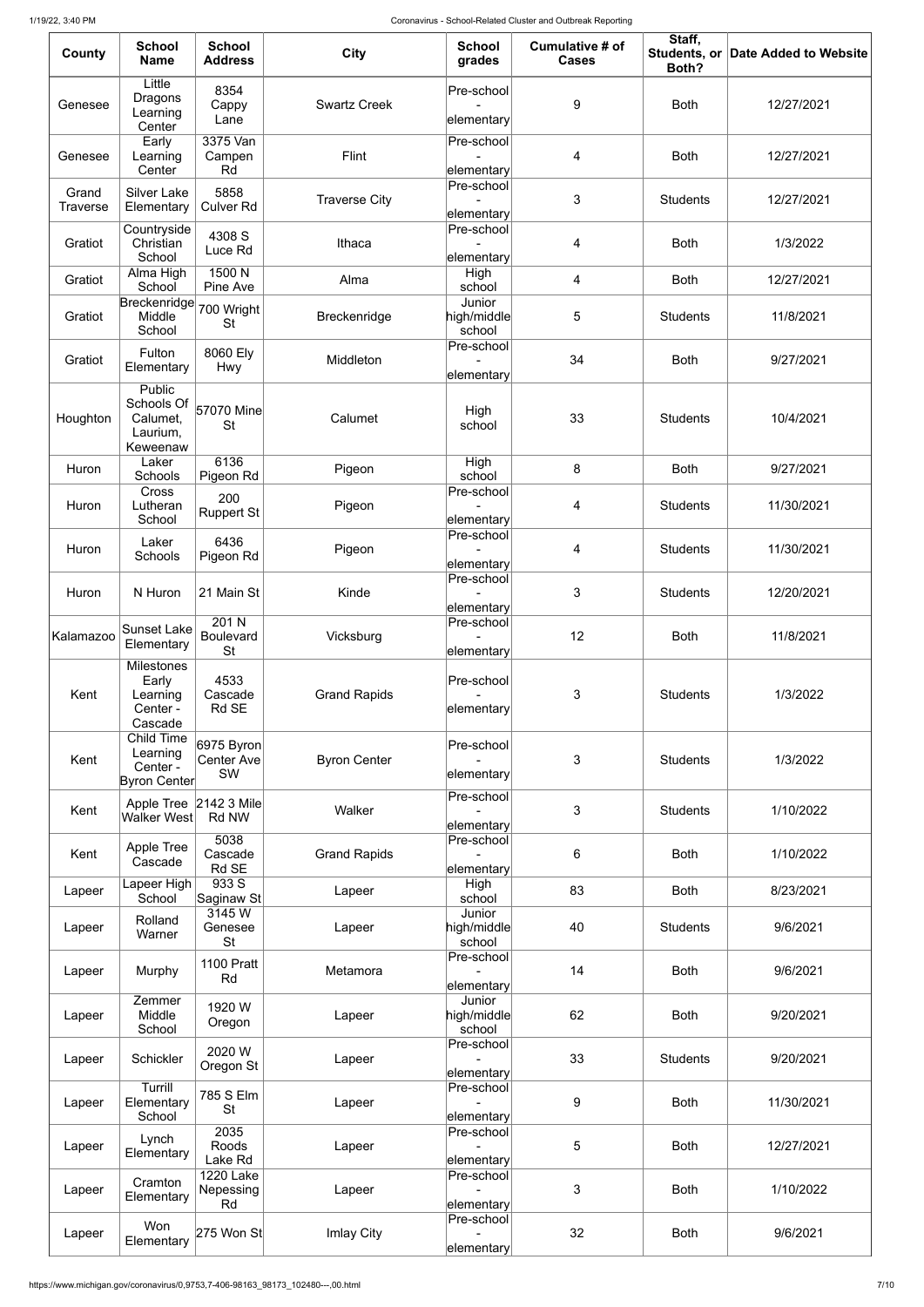| County    | <b>School</b><br><b>Name</b>                      | <b>School</b><br><b>Address</b>      | <b>City</b>            | <b>School</b><br>grades                                   | Cumulative # of<br><b>Cases</b> | Staff,<br>Students, or<br>Both? | Date Added to Website |
|-----------|---------------------------------------------------|--------------------------------------|------------------------|-----------------------------------------------------------|---------------------------------|---------------------------------|-----------------------|
| Lapeer    | <b>Imlay City</b><br>Middle<br>School             | 495 W 1st<br><b>Dtreet</b>           | <b>Imlay City</b>      | Junior<br>high/middle<br>school                           | 38                              | <b>Students</b>                 | 9/20/2021             |
| Lapeer    | <b>Borland</b><br>Elementary                      | 500 W<br>Borland Rd                  | <b>Imlay City</b>      | Pre-school<br>elementary                                  | 33                              | <b>Students</b>                 | 9/27/2021             |
| Lapeer    | Imlay City<br><b>High School</b>                  | 1001 Norlin                          | Imlay City             | High<br>school                                            | 58                              | <b>Both</b>                     | 9/20/2021             |
| Lapeer    | <b>Almont High</b><br>School                      | 4701<br>Howland<br>Rd                | Almont                 | High<br>school                                            | 16                              | <b>Students</b>                 | 9/20/2021             |
| Lapeer    | Orchard<br>Primary<br>Elementary                  | 4664<br>Kidder Rd                    | Almont                 | Pre-school<br>elementary                                  | 20                              |                                 | 10/18/2021            |
| Lapeer    | Almont<br>Middle<br>School                        | 4624<br>Kidder Rd                    | Almont                 | Junior<br>high/middle<br>school                           | 13                              | <b>Students</b>                 | 11/8/2021             |
| Lapeer    | North Branch<br>Elementary                        | 4055 Elm<br><b>Creek Rd</b>          | N Branch               | Pre-school<br>elementary                                  | 21                              | <b>Students</b>                 | 10/4/2021             |
| Lapeer    | North Branch 6598 Brush<br><b>High School</b>     | <b>St</b>                            | N Branch               | High<br>school                                            | 30                              | <b>Both</b>                     | 10/11/2021            |
| Lapeer    | North Branch 6570 Brush<br>Middle<br>School       | <b>St</b>                            | N Branch               | Junior<br>high/middle<br>school                           | 21                              | <b>Students</b>                 | 10/11/2021            |
| Lapeer    | Dryden High<br>School                             | 3867<br>Rochester<br>Rd              | Dryden                 | High<br>school                                            | 17                              | <b>Students</b>                 | 10/11/2021            |
| Lapeer    | Chatfield<br>School                               | 231 Lake<br><b>Drive</b>             | Lapeer                 | Pre-school<br>elementary                                  | 36                              | <b>Students</b>                 | 10/11/2021            |
| Lapeer    | <b>LISD Ed</b><br><b>Tech Center</b>              | 690 N Lake<br>Pleasant<br>Rd         | Attica                 | High<br>school                                            | 90                              | <b>Both</b>                     | 10/18/2021            |
| Macomb    | <b>Anchor Bay</b><br><b>High School</b>           | 6319<br>County<br>Line Rd            | Fair Haven             | High<br>school                                            | 3                               | <b>Students</b>                 | 12/27/2021            |
| Macomb    | Roseville<br>Middle<br>School<br>Switzer          | 16250<br>Martin Rd                   | Roseville              | Junior<br>high/middle<br>school<br>Pre-school             | 3                               | <b>Students</b>                 | 12/27/2021            |
| Macomb    | Elementary<br>School                              | 53200<br>Shelby Rd                   | <b>Shelby Township</b> | elementary                                                | $\overline{7}$                  | <b>Students</b>                 | 12/27/2021            |
| Macomb    | Tenniswood<br>Elementary<br>School                | 23450<br>Glenwood<br><b>St</b>       | <b>Clinton Twp</b>     | Pre-school<br>elementary                                  | 4                               | <b>Students</b>                 | 1/3/2022              |
| Macomb    | Warren Mott Twelve Mile<br><b>High School</b>     | 3131<br>Rd                           | Warren                 | High<br>school                                            | 4                               | <b>Students</b>                 | 1/10/2022             |
| Macomb    | Fraser High<br>School                             | 34270<br>Garfield Rd                 | Fraser                 | High<br>school                                            | 4                               | <b>Students</b>                 | 1/10/2022             |
| Mecosta   | <b>Big Rapids</b><br>Middle<br>School             | 500 N<br>Warren<br>Ave               | <b>Big Rapids</b>      | Junior<br>high/middle<br>school                           | 9                               | <b>Students</b>                 | 12/13/2021            |
|           | <b>Blesch</b><br>Menominee Intermediate<br>School | 1200 11th<br>Ave                     | Menominee              | Pre-school<br>elementary                                  | 29                              | <b>Both</b>                     | 10/4/2021             |
| Menominee | Central<br>Elementary<br>School                   | 1800 18th<br>Avenue                  | Menominee              | Pre-school<br>elementary                                  | 4                               | <b>Both</b>                     | 12/20/2021            |
| Midland   | <b>Chesnut Hill</b><br>Elementary                 | 3900<br>Chesnut<br><b>Hill Drive</b> | Midland                | Pre-school<br>elementary                                  | 31                              | <b>Both</b>                     | 9/6/2021              |
| Midland   | Woodcrest 5500 Drake<br>Elementary                | <b>St</b>                            | Midland                | Pre-school<br>elementary                                  | 34                              | <b>Students</b>                 | 9/6/2021              |
| Midland   | Central Park 1400 Rodd<br>Elementary              | <b>St</b>                            | Midland                | Pre-school<br>elementary                                  | 30                              | <b>Students</b>                 | 9/13/2021             |
| Midland   | Jefferson<br>Middle<br>School                     | 800 W<br>Chapel<br>Lane              | Midland                | Junior<br>high/middle<br>school                           | 66                              | <b>Students</b>                 | 9/13/2021             |
| Midland   | Neast Middle<br>School                            | 1305 E<br><b>Sugnet Rd</b>           | Midland                | Junior<br>$\left  \mathrm{high/middle} \right $<br>school | 51                              | <b>Both</b>                     | 9/27/2021             |
| Midland   | Midland High<br>School                            | 1301<br>Eastlawn<br><b>Drive</b>     | Midland                | High<br>school                                            | 108                             | <b>Students</b>                 | 9/27/2021             |
| Midland   | H H Dow<br><b>High School</b>                     | 3901N<br>Saginaw<br>Rd               | Midland                | High<br>school                                            | 121                             | <b>Students</b>                 | 9/27/2021             |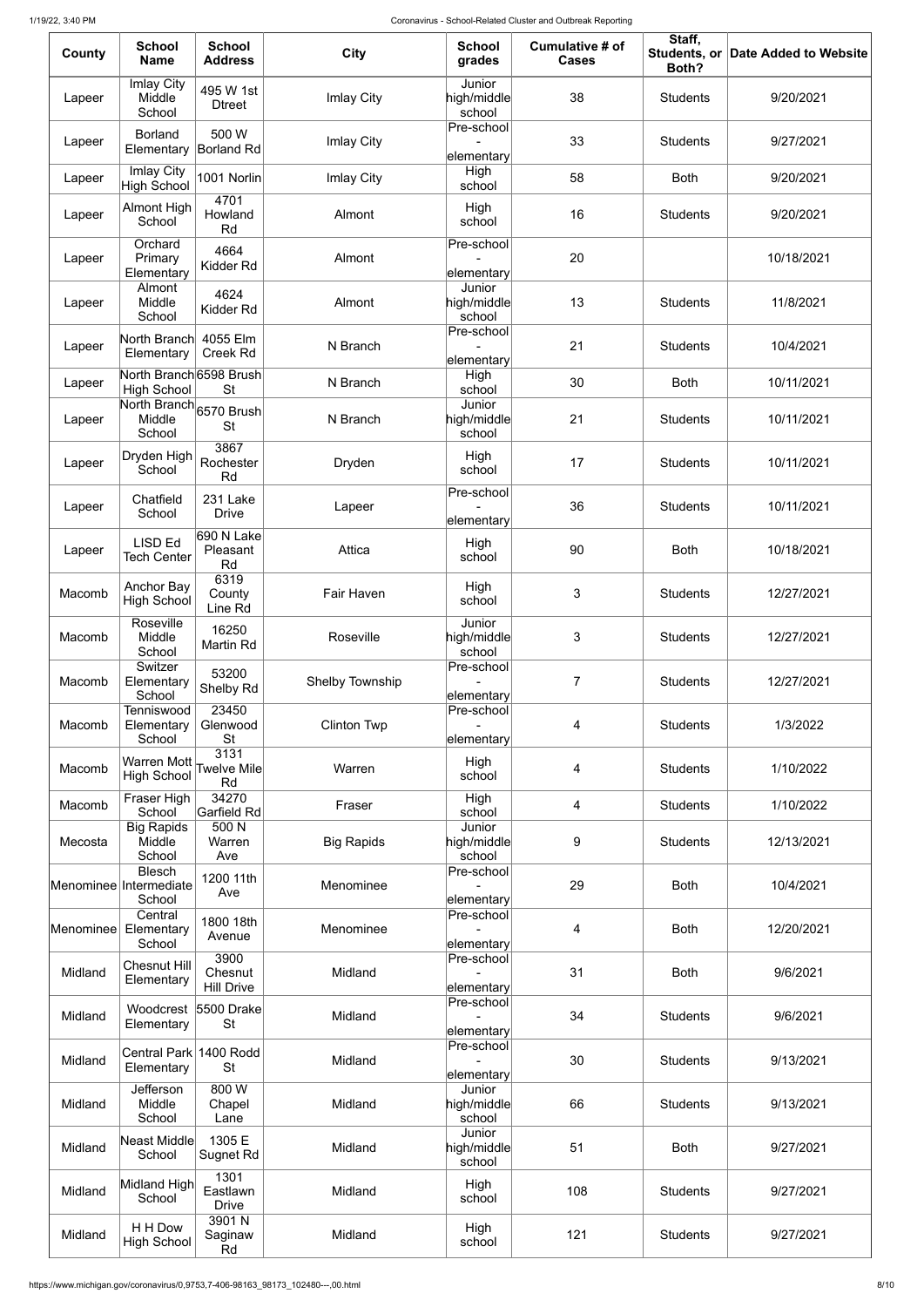| County  | <b>School</b><br><b>Name</b>                        | <b>School</b><br><b>Address</b>          | <b>City</b>              | <b>School</b><br>grades         | <b>Cumulative # of</b><br><b>Cases</b> | Staff,<br>Both? | Students, or Date Added to Website |
|---------|-----------------------------------------------------|------------------------------------------|--------------------------|---------------------------------|----------------------------------------|-----------------|------------------------------------|
| Midland | Siebert<br>Elementary                               | 5700<br>Siebert St                       | Midland                  | Pre-school<br>elementary        | 44                                     | <b>Students</b> | 9/27/2021                          |
| Midland | Plymouth<br>Elementary                              | 1105 E<br><b>Sugnet Rd</b>               | Midland                  | Pre-school<br>elementary        | 25                                     | <b>Both</b>     | 10/18/2021                         |
| Midland | Meridian<br>Early<br>College High<br>School         | 3303N<br>Meridian<br>Rd                  | Sanford                  | High<br>school                  | 65                                     | <b>Both</b>     | 9/20/2021                          |
| Midland | Coleman<br>Jr/Sr High<br>School                     | 4951N<br>Lewis Rd                        | Coleman                  | High<br>school                  | 67                                     | <b>Students</b> | 9/27/2021                          |
| Midland | Coleman<br>Elementary<br>School                     | 1010 E<br><b>Washington</b><br><b>St</b> | Coleman                  | Pre-school<br>elementary        | 36                                     | <b>Students</b> | 10/25/2021                         |
| Midland | <b>Bullock</b><br>Creek High<br>School              | 1420 S<br><b>Badour St</b>               | Midland                  | High<br>school                  | 88                                     | <b>Both</b>     | 9/27/2021                          |
| Midland | <b>Pine River</b><br>Elementary<br>School           | 1894 E<br><b>Pine River</b><br>Rd        | Midland                  | Pre-school<br>elementary        | 9                                      | <b>Students</b> | 12/6/2021                          |
| Midland | St Brigid<br>Elementary<br>School                   | 130 W<br>Larkin St                       | Midland                  | Pre-school<br>elementary        | 5                                      | <b>Students</b> | 1/10/2022                          |
| Monroe  | Arborwood<br>Elementary                             | 1008<br>Riverview<br>Ave                 | Monroe                   | Pre-school<br>elementary        | 10                                     | <b>Both</b>     | 12/20/2021                         |
| Monroe  | <b>Bedford</b><br>Junior High<br>School             | 8405<br>Jackman<br>Rd                    | Temperance               | Junior<br>high/middle<br>school | 11                                     | <b>Both</b>     | 12/27/2021                         |
| Monroe  | Waterloo<br>Elementary                              | 19336 S<br><b>Custer Rd</b>              | Monroe                   | Pre-school<br>elementary        | 5                                      | <b>Students</b> | 12/27/2021                         |
| Monroe  | Arborwood<br>Elementary                             | 1008<br>Riverview<br>Ave                 | Monroe                   | Pre-school<br>elementary        | $\overline{7}$                         | <b>Students</b> | 12/27/2021                         |
| Oakland | Martell<br>Elementary<br>(Troy)                     | 5666<br>Livernois<br>Rd                  | <b>Troy</b>              | Pre-school<br>elementary        | 4                                      | <b>Students</b> | 12/6/2021                          |
| Oakland | Keith<br>Elementary                                 | 2800 Keith<br>Rd                         | West Bloomfield Township | Pre-school<br>elementary        | 3                                      | <b>Students</b> | 10/11/2021                         |
| Sanilac | <b>Deckerville</b><br>Community<br>Schools          | 2633 Black<br><b>River St</b>            | Deckerville              | High<br>school                  | 10                                     | <b>Both</b>     | 10/4/2021                          |
| Sanilac | Sandusky<br>Community<br>Schools                    | 191 Pine<br><b>Tree Lane</b>             | Sandusky                 | Pre-school<br>elementary        | 35                                     | <b>Both</b>     | 10/4/2021                          |
| Sanilac | Sandusky<br>Community<br>Schools                    | 191 Pine<br><b>Tree Lane</b>             | Sandusky                 | High<br>school                  | 23                                     | <b>Both</b>     | 10/11/2021                         |
| Sanilac | <b>Brown City</b><br>Community<br>Schools           | 4290 2nd<br><b>St</b>                    | <b>Brown City</b>        | High<br>school                  | 55                                     | <b>Both</b>     | 10/11/2021                         |
| Sanilac | <b>Brown City</b><br>Community<br>Schools           | 4290 2nd<br><b>St</b>                    | <b>Brown City</b>        | Pre-school<br>elementary        | 37                                     | <b>Students</b> | 10/18/2021                         |
| Sanilac | Sanilac<br><b>ISD/Maple</b><br>Valley<br>Elementary | 138 Maple<br>Valley St                   | Sandusky                 | Pre-school<br>elementary        | 4                                      | <b>Both</b>     | 10/25/2021                         |
| Sanilac | Croswell<br>Lexington<br>Schools                    | 5461 Peck<br>Rd                          | Croswell                 | High<br>school                  | 69                                     | <b>Both</b>     | 11/8/2021                          |
| Sanilac | Croswell<br>Lexington<br>Schools                    | 5485 Peck<br>Rd                          | Croswell                 | Junior<br>high/middle<br>school | 59                                     | <b>Students</b> | 11/15/2021                         |
| Sanilac | Croswell<br>Lexington<br>Schools                    | 7201 Lake<br><b>St</b>                   | Lexington                | Pre-school<br>elementary        | 38                                     | <b>Students</b> | 11/15/2021                         |
| Sanilac | Croswell<br>Lexington<br>Schools                    | 57S<br>Howard<br>Ave                     | Croswell                 | Pre-school<br>elementary        | 33                                     | <b>Both</b>     | 11/22/2021                         |
| Sanilac | Marlette<br>Community<br>Schools                    | 6230 Euclid<br><b>St</b>                 | Marlette                 | Pre-school<br>elementary        | 19                                     | <b>Students</b> | 12/13/2021                         |
| Sanilac | Carsonville<br>Port Sanilac<br><b>High School</b>   | 100 N<br>Goetze Rd                       | Caronville               | High<br>school                  | 7                                      | <b>Students</b> | 12/20/2021                         |